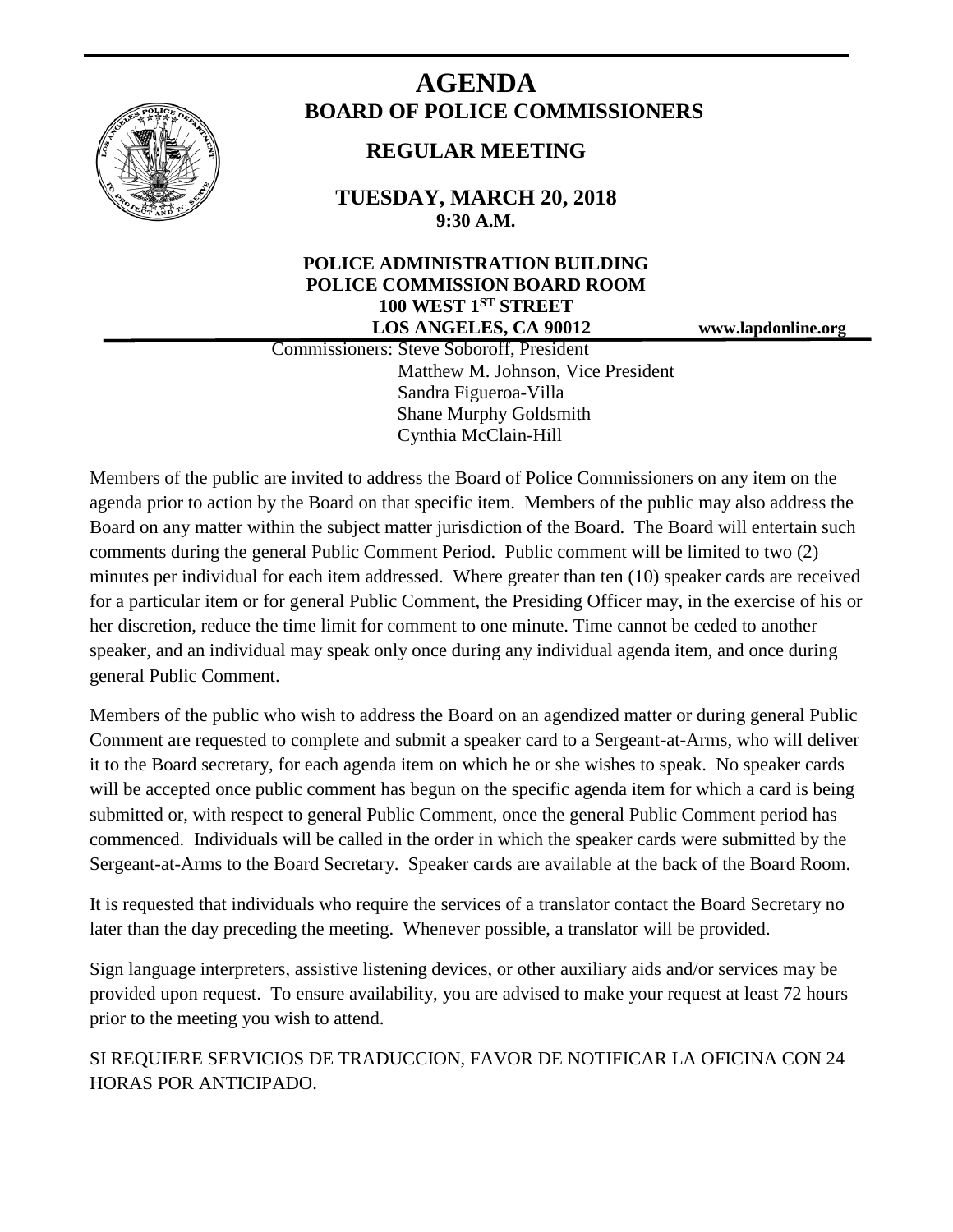#### 1. **CONSENT AGENDA ITEMS**

A. DEPARTMENT'S REPORT, dated March 7, 2018, relative to the Travel Authority for the Chief of Police for March 17, 2018, through March 19, 2017, to attend the Baker to Vegas Relay Race, in Las Vegas, Nevada, as set forth. [\[BPC #18-0099\]](http://www.lapdpolicecom.lacity.org/032018/BPC_18-0099.pdf)

Recommendation(s) for Board action:

APPROVE the Department's report.

B. DEPARTMENT'S REPORT, dated March 9, 2018, relative to a monetary donation in the amount of \$1,410.00, from the Los Angeles Dodgers, LLC., to be utilized for food and recreational activities and events for the benefit of the Newton Area Cadet Post, as set forth. **[\[BPC #18-0092\]](http://www.lapdpolicecom.lacity.org/032018/BPC_18-0092.pdf)** 

Recommendation(s) for Board action:

APPROVE the Department's report and ACCEPT the donation.

C. DEPARTMENT'S REPORT, dated March 9, 2018, relative to a monetary donation in the amount of \$1,440.00, from the Los Angeles Dodgers, LLC., to be utilized for food and recreational activities and events for the benefit of the Hollywood Area Cadet Post, as set forth. [\[BPC #18-0093\]](http://www.lapdpolicecom.lacity.org/032018/BPC_18-0093.pdf)

Recommendation(s) for Board action:

APPROVE the Department's report and ACCEPT the donation.

D. DEPARTMENT'S REPORT, dated March 9, 2018, relative to a monetary donation in the amount of \$3,600.00, from the Los Angeles Philharmonic Association, to be utilized for food and recreational activities and events, for the benefit of the Hollywood Area Cadet Post, as set forth. **IDPC #18-0094]** 

Recommendation(s) for Board action:

APPROVE the Department's report and ACCEPT the donation.

E. DEPARTMENT'S REPORT, dated March 9, 2018, relative to the donation of 5 Polo shirts, valued at \$190.02, from the Valley Traffic Advisory Council, for the benefit of Valley Traffic Division, as set forth. [\[BPC #18-0095\]](http://www.lapdpolicecom.lacity.org/032018/BPC_18-0095.pdf)

Recommendation(s) for Board action:

APPROVE the Department's report and ACCEPT the donation.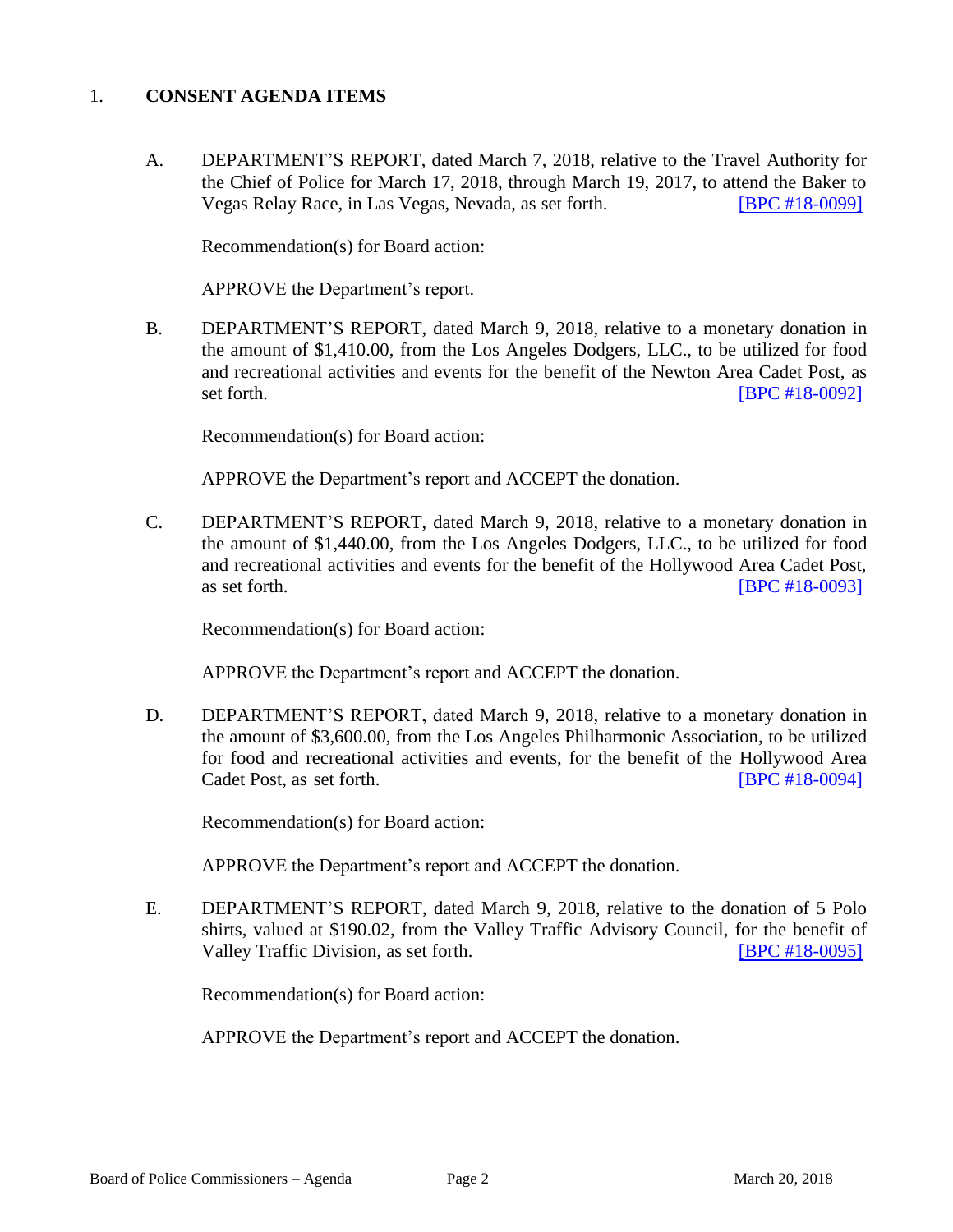F. DEPARTMENT'S REPORT, dated March 9, 2018, relative to a monetary donation in the amount of \$5,000.00, from the Propac Corporation, to be utilized for food and recreational activities and events for the benefit of the Newton Area Cadet Post, as set forth. **EXECUTE: EXECUTE: EXECUTE: EXECUTE: EXECUTE: EXECUTE: EXECUTE: EXECUTE: EXECUTE: EXECUTE: EXECUTE: EXECUTE: EXECUTE: EXECUTE: EXECUTE: EXECUTE: EXECUTE: EXECUTE: EXECUTE: EXECU** 

Recommendation(s) for Board action:

APPROVE the Department's report and ACCEPT the donation.

G. DEPARTMENT'S REPORT, dated March 16, 2018, relative to a monetary donation in the amount of \$32,000.00, from The Ahmanson Foundation, to be used to pay for the painting of all the buildings at the Ahmanson Equestrian Center for the benefit of the Metropolitan Division Mounted Platoon, as set forth. [\[BPC #18-0103\]](http://www.lapdpolicecom.lacity.org/032018/BPC_18-0103.pdf)

Recommendation(s) for Board action:

APPROVE the Department's report and TRANSMIT to the Mayor and City Council.

H. DEPARTMENT'S REPORT, dated March 16, 2018, relative to a monetary donation totaling \$1,920.00, from the Los Angeles Dodgers, LLC, to be utilized for food and recreational activities and events, for the benefit of various Department Cadet Programs (Devonshire Area \$1,500.00, Southwest Area \$420.00), as set forth. [\[BPC #18-0104\]](http://www.lapdpolicecom.lacity.org/032018/BPC_18-0104.pdf)

Recommendation(s) for Board action:

APPROVE the Department's report and ACCEPT the donation.

I. DEPARTMENT'S REPORT, dated March 16, 2018, relative to a monetary donation in the amount of \$200.00, from the Northridge Chamber of Commerce, to be utilized for food and recreational activities and events for the benefit of the Devonshire Area Cadet Post, as set forth. **IDPC #18-0105** 

Recommendation(s) for Board action:

APPROVE the Department's report and ACCEPT the donation.

J. DEPARTMENT'S REPORT, dated March 16, 2018, relative to a monetary donation in the amount of \$1,000.00, from Devonshire is S.O.L.I.D., to be utilized for food and recreational activities and events for the benefit of the Devonshire Area Cadet Post, as set forth. **IBPC #18-0106** 

Recommendation(s) for Board action:

APPROVE the Department's report and ACCEPT the donation.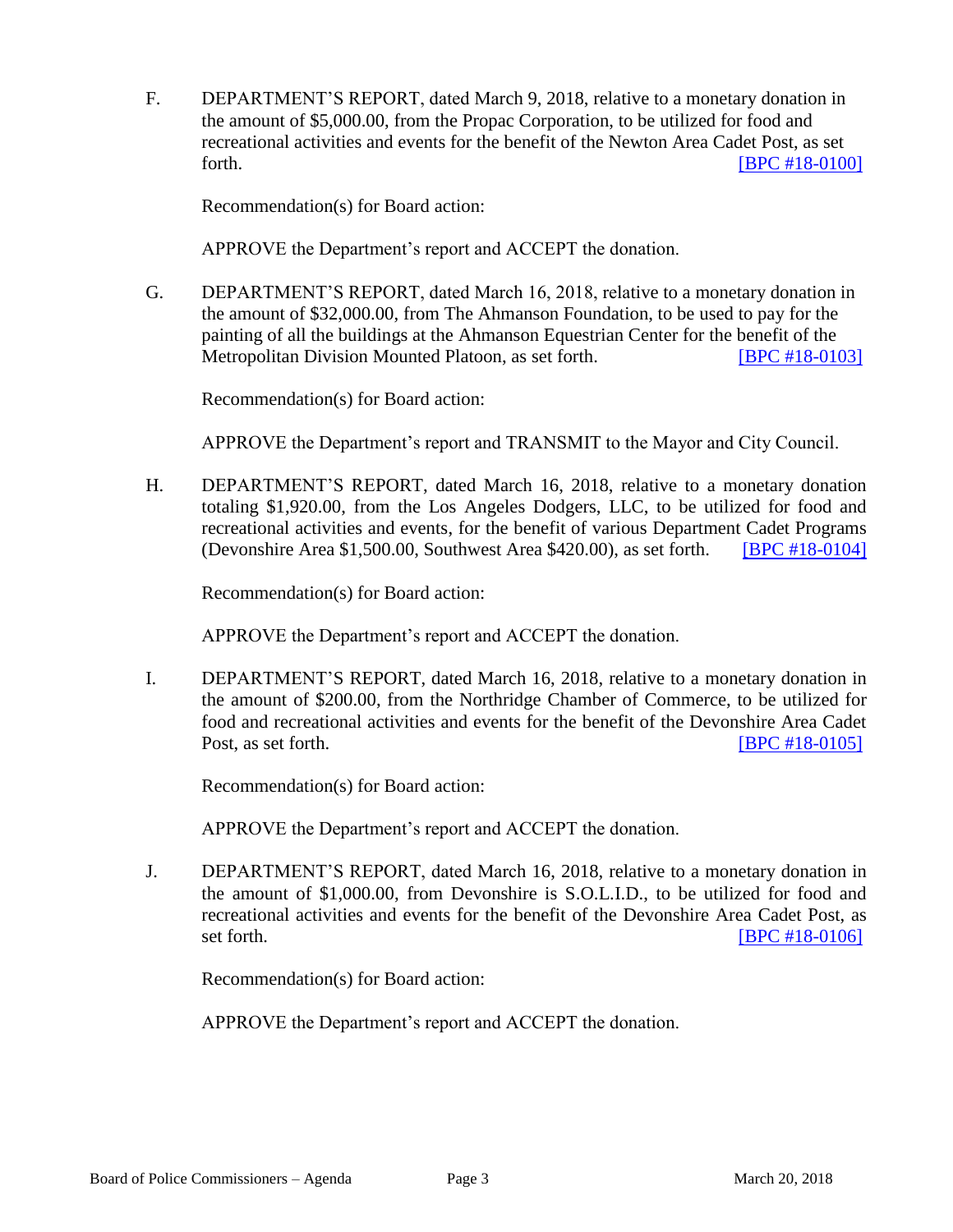K. DEPARTMENT'S REPORT, dated March 16, 2018, relative to the donation of registration fees for the 2018 divisional Inter-Departmental softball league, valued at \$400.00, from the Topanga Area Police Foundation, for the benefit of Topanga Area, as set forth. **IBPC #18-01071** 

Recommendation(s) for Board action:

APPROVE the Department's report and ACCEPT the donation.

L. DEPARTMENT'S REPORT, dated March 16, 2018, relative to a monetary donation in the amount of \$641.28, from the Hollenbeck Explorer Fund, to be utilized for food and recreational activities and events for the benefit of the Hollenbeck Area Cadet Program, as set forth. **IBPC** #18-0108]

Recommendation(s) for Board action:

APPROVE the Department's report and ACCEPT the donation.

M. DEPARTMENT'S REPORT, dated March 6, 2018, relative to the proposed changes to Council-approved records retention schedule-PDX 33, as set forth. [\[BPC #18-0097\]](http://www.lapdpolicecom.lacity.org/032018/BPC_18-0097.pdf)

Recommendation(s) for Board action:

APPROVE the Department's report and TRANSMIT to the City Clerk, Records Management Officer.

N. DEPARTMENT'S REPORT, dated March 6, 2018, relative to the proposed changes to Council-approved records retention schedule-PDX 47, as set forth. [\[BPC #18-0096\]](http://www.lapdpolicecom.lacity.org/032018/BPC_18-0096.pdf)

Recommendation(s) for Board action:

APPROVE the Department's report and TRANSMIT to the City Clerk, Record Management Officer.

#### 2. **REGULAR AGENDA ITEMS**

A. EXECUTIVE DIRECTOR'S REPORT, dated March 14, 2018, relative to the Summary of Public Input on Draft Critical Incident Video Release Policy, as set forth.

[\[BPC #18-0101\]](http://www.lapdpolicecom.lacity.org/032018/BPC_18-0101.pdf)

Recommendation(s) for Board action:

APPROVE the Executive Director's Report

B. DEPARTMENT'S REPORT, dated March 15, 2018, relative to the Prohibition of Purchasing Weapons and/or Equipment for the Purpose of Reselling for Private Financial Gain - Established, as set forth. [\[BPC #18-0102\]](http://www.lapdpolicecom.lacity.org/032018/BPC_18-0102.pdf)

Recommendation(s) for Board action:

APPROVE the Department's report.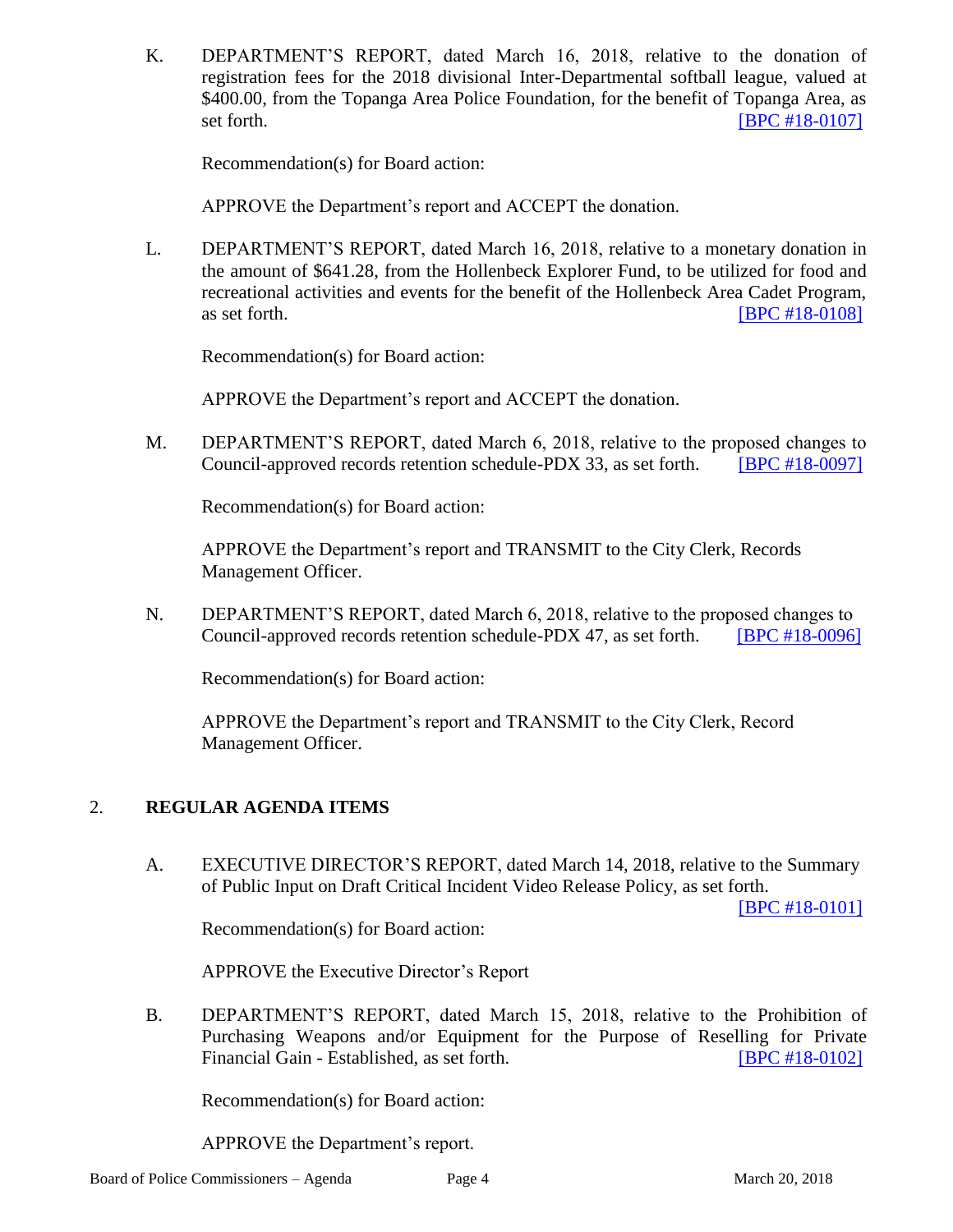C. DEPARTMENT'S REPORT, dated March 13, 2018, relative to the Supplemental Police Account Fourth Quarterly Report (October through December 2017), as set forth. [\[BPC #18-0111\]](http://www.lapdpolicecom.lacity.org/032018/BPC_18-0111.pdf)

Recommendation(s) for Board action:

APPROVE the Department's report and TRANSMIT to the City Council.

D. DEPARTMENT'S REPORT, dated March 6, 2018, relative to the request for proposals for Equine Veterinary Services for the Los Angeles Police Department's Metropolitan Division Mounted Platoon, as set forth. **[\[BPC #18-0098\]](http://www.lapdpolicecom.lacity.org/032018/BPC_18-0098.pdf)** 

Recommendation(s) for Board action:

APPROVE the Department's report.

E. DEPARTMENT'S REPORT, dated March 13, 2018, relative to the response to Public Safety Committee Relative to Reported Hate Crimes and Religious, Ethnic or Racially Motivated Violence, Council File No. 17-0256, as set forth. **[\[BPC #18-0109\]](http://www.lapdpolicecom.lacity.org/032018/BPC_18-0109.pdf)** 

Recommendation(s) for Board action:

APPROVE the Department's report and TRANSMIT to the City Council, Public Safety Committee.

F. DEPARTMENT'S REPORT, dated March 14, 2018, relative to the request for approval of the budget modification for the 2016 Paul Coverdell Forensic Science Improvement Program from the California Governor's Office of Emergency Services – CF #17-0842, as set forth. **IBPC #18-0110** 

Recommendation(s) for Board action:

APPROVE the Department's report and TRANSMIT to the Mayor and City Council.

#### 3. **REPORT OF THE CHIEF OF POLICE**

- Significant Incidents and activities occurring during the period of March 6, 2018 through March 20, 2018
- Crime Statistics
- Recruitment/Reinstatement/Reassignment of Officers
- Department Personnel Strength

#### 4. **PUBLIC COMMENT PERIOD**